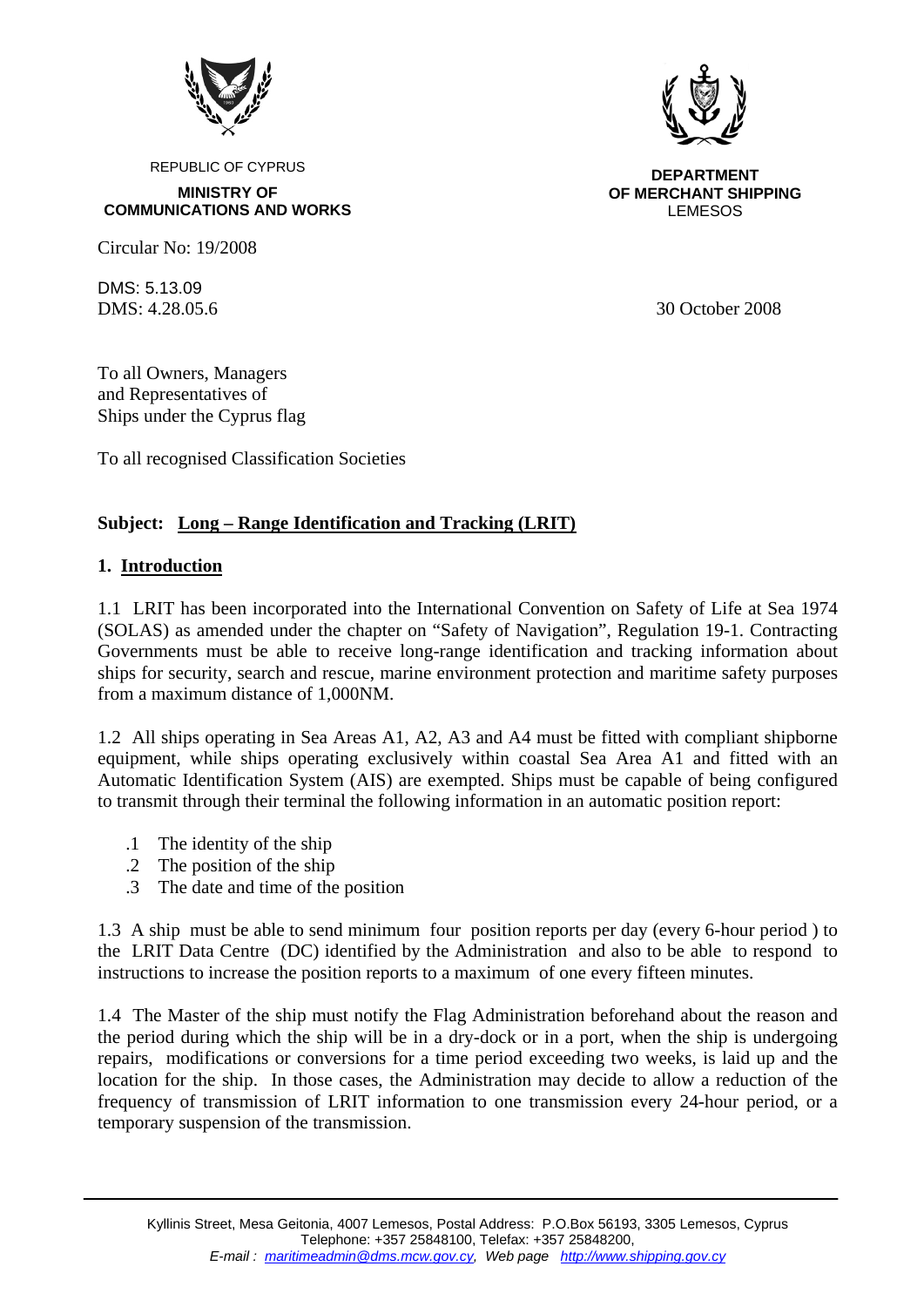1.5 EU Member States have decided in accordance with the EU Council Resolution dated 2 October 2007 (2821 $^{\rm st}$  EU Council meeting) to establish an EU LRIT Data Centre, which will be managed by the Commission in cooperation with the Member States and operated by the European Maritime Safety Agency (EMSA).

## **2. Applicability (type of ships)**

2.1 The Solas Regulation 19-1 applies to the following ship types engaged in international voyages:

- .1 All passenger ships including high speed craft
- .2 Cargo ships, including high speed craft of 300 gross tonnage and upwards, and
- .3 Mobile offshore drilling units

## **3. Date of application**

3.1 The Solas Regulaton 19-1 applies to:

.1 Ships constructed on or after 31 December 2008, on the date of commencement of their operations

.2 Ship constructed before 31 December 2008, not later than the first radio survey after 31 December 2008

.3 Ships operating in Sea Area A4, not later than the first radio survey after 1 July 2009

# **4. Shipborne equipment (to be of a type approved by the Administration)**

4.1 In accordance with section 4 of the MSC.1/circ.1257 "Guidance on the survey and certification of compliance of ships with the requirements to transmit LRIT-Information", compliance of the shipborne equipment with the requirements of regulation V/19-1.6 must be demonstrated by the equipment being:

.1 Certified by the Administration as meeting the requirements of regulation IV/14 and satisfactorily completing a conformance test in accordance with the procedures and provisions set out in appendix 1 of the aforesaid MSC circular, either by an authorized by the Administration testing Application Service Provider ( Testing-ASP) or a recognized ASP.

.2 Of a type approved by the Administration in accordance with the provisions of regulation V/19-1 and section 4 of the revised performance standards (MSC Resolution 263(84)) ;

The Cyprus Government accept the use of LRIT shipborne equipment on board a Cyprus Flag ship provided that it is approved by the competent authority of the country, where the equipment is manufactured , for use on its own flag ships.

.3 Certified by the Administration as meeting the requirements of IEC 60945(2002-08) and IEC 60945 Corr.1(2008—04) on Maritime navigation and radiocommunication equipment and systems – General requirements – Methods of testing and required test results and satisfactorily completing a conformance test in accordance with the procedures and provisions set out in appendix 1 of the aforesaid MSC circular either by an authorized by the Administration testing Application Service Provider or a recognized ASP .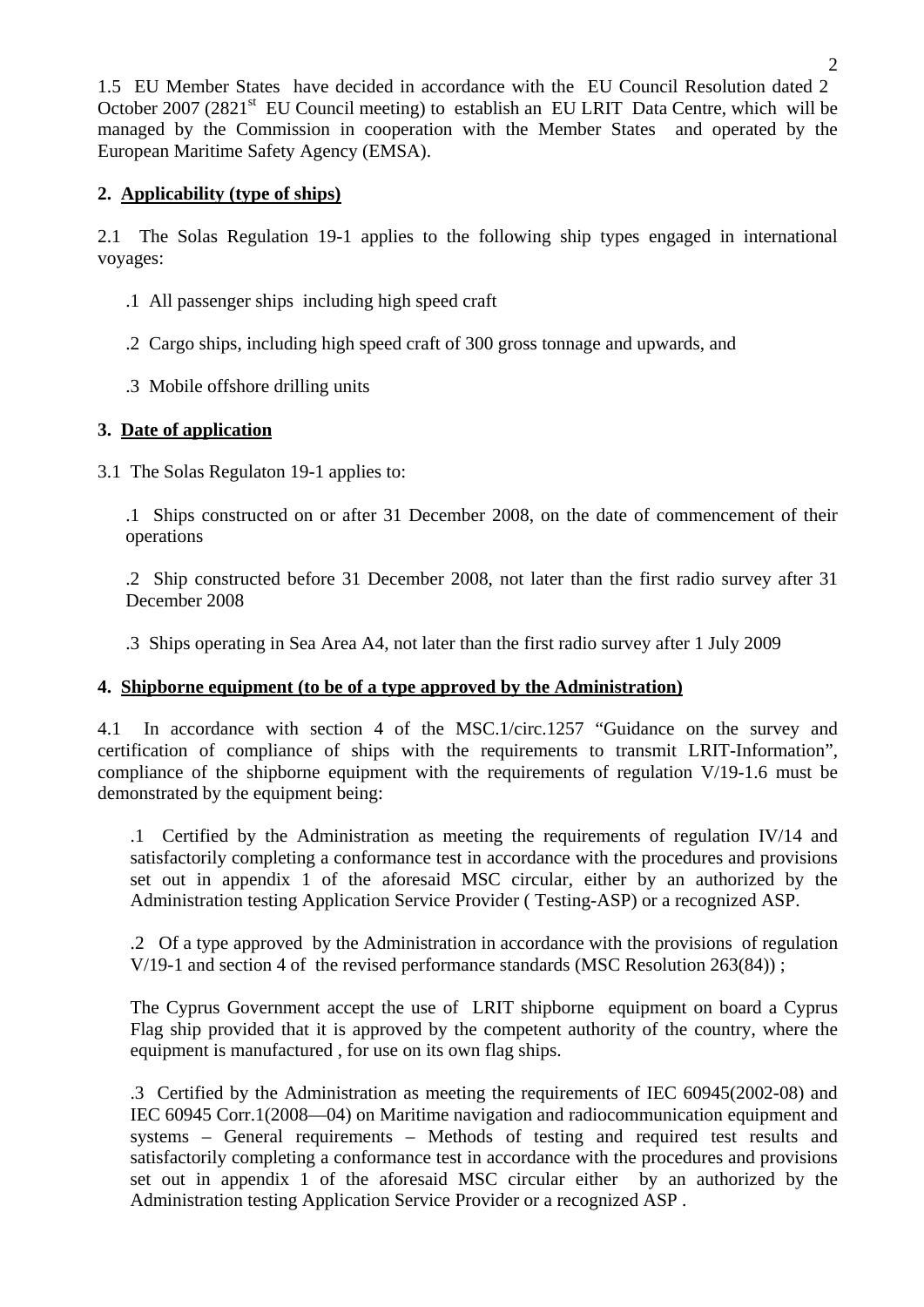4.2 On satisfactory completion of a conformance test, either the authorised testing ASP or the recognized ASP should issue a Conformance test report on behalf of the Administration as per model set out in appendix 2 of the aforesaid MSC circular.

#### **5. Period of conducting the Conformance test**

5.1 For ships constructed before 31 December 2008, the conformance test should be:

.1 Conducted within a period of three months prior to the date on which the ship would need to demonstrate compliance with the requirements of regulation V/19-1;and

.2 Satisfactorily completed prior to the amendment of the record of equipment to document compliance with the requirements relating to Long-range identification and tracking system.

- 5.2 For ships constructed on or after 31 December 2008, the conformance test should be:
	- .1 Conducted after the completion of the initial survey of the radio installation, provided such survey has indicated that, as far as the radio installation is concerned, the ship meets the related requirements for the issue of a radio related certificate;
	- .2 Satisfactorily completed prior to the issue of a radio related certificate.

#### **6. Conformance test report / Transfer of flag**

6.1 On satisfactory completion of a conformance test, the ASP conducting the test should issue a Conformance test report on behalf of the Administration. The Conformance test report shall be considered as no longer remaining valid if:

.1 There is a change in the shipborne equipment used to transmit LRIT information;

.2 The ship is transferred to the flag of another Contracting Government and the ASP, which conducted the conformance test is neither a recognized ASP nor an authorized testing ASP by the Contracting Government to whose flag the ship is transferred;

.3 The ASP which has issued the Conformance test report is no longer in a position to attest the validity of the report; and

.4 The Administration has withdrawn the recognition or authorization of the ASP which conducted the conformance test.

6.2 When the ship is transferred to the flag of another Contracting Government and the ASP, which conducted the conformance test is either a recognized ASP or an authorized testing ASP by the Contracting Government to whose flag the ship is transferred then the ASP concerned should reissue the Conformance test report on behalf of the Administration, including the new particulars of the ship without altering the date of completion of the conformance test.

6.3 The Flag Administration may request the conducting of an additional conformance test by a ship if the Administration withdraws the recognition or authorization of the ASP which had conducted the conformance test.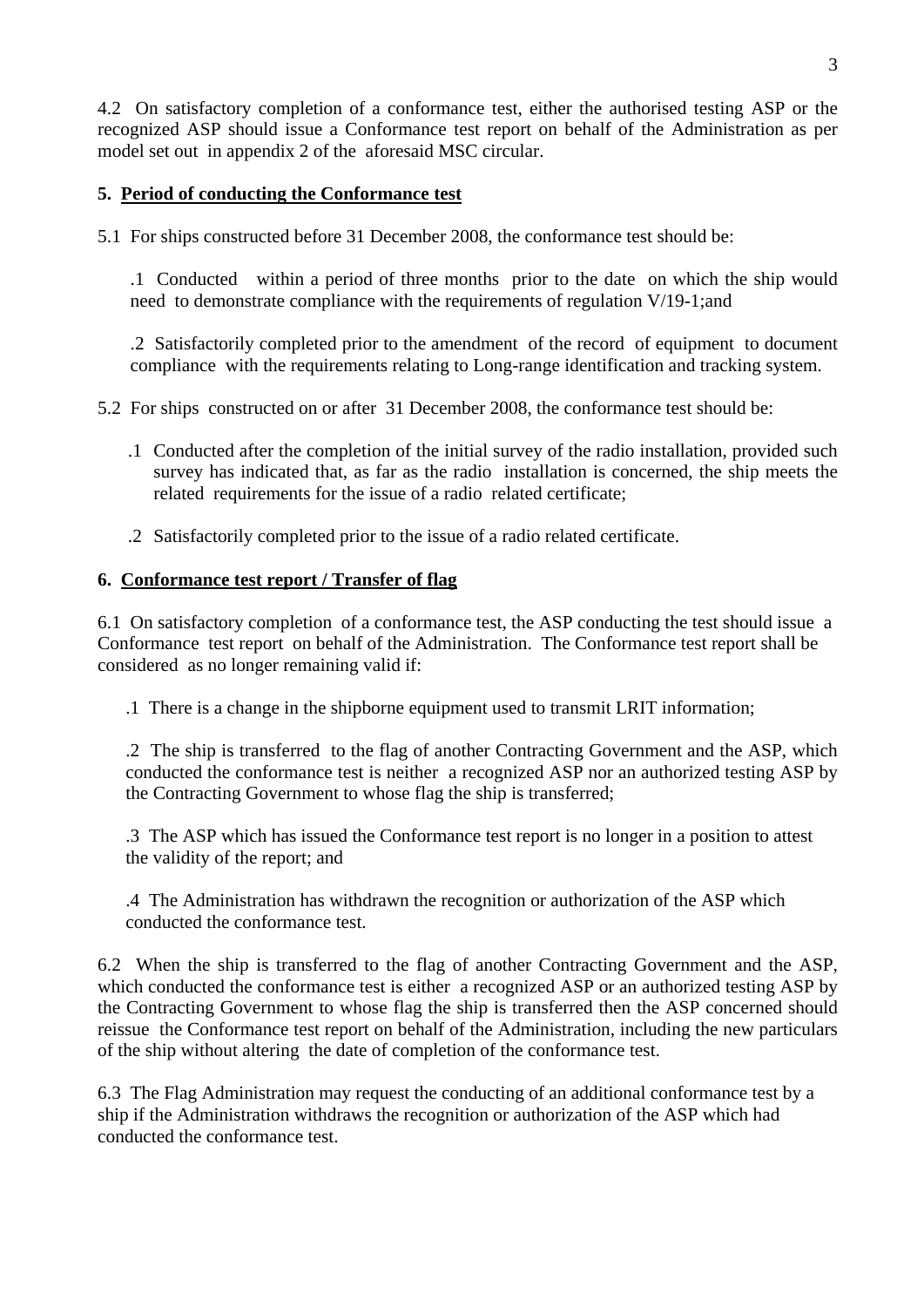#### **7. Initial certification of compliance / renewal and annual survey**

.1 The Ship's Classification Society will issue, for ships constructed on or after 31 December 2008, the associated certificate, after verification that the shipborne equipment has satisfactorily completed a conformance test or is type approved, is supplied from the main and emergency source of electrical power and conforms with the requirements of section 4 of MSC.1 circ./1257.

.2 The Ship's Classification Society will renew/endorse, for ships constructed before 31 December 2008, the associated certificate/record of equipment , after verification that the shipborne equipment has satisfactorily completed a conformance test or is type approved, is supplied from the main and emergency source of electrical power and conforms with the requirements of section 4 of MSC.1 circ./1257.

.3 During any renewal or annual survey following the initial certification of compliance of a ship with the requirements of regulation V/19-, the related certificate should be issued or endorsed, as the case may be, provided the conformance test report is still valid.

#### **8. Actions by the Company**

**Practically speaking, an authorized testing ASP must be selected from the attached list of the authorized testing ASPs (Annex 1), for contacting the conformance test of the shipborne equipment, which must be dedicated to transmit the ship's LRIT information to the Data Centre.** 

**All correspondence with this Department related to LRIT must be submitted to the E- mail** 

**address : // lrit@dms.mcw.gov.cy //** 

**or** 

**Postal address:** 

**Director Department of Merchant Shipping P.O.Box 56193 3305 Lemesos Cyprus** 

Serghios S. Serghiou **Director** Department of Merchant Shipping

CC: Permanent Secretary, Ministry of Communications and Works Maritime Offices of the Department of Merchant Shipping abroad Permanent Secretary, Ministry of Foreign Affairs Diplomatic and Consular Missions of the Republic Honorary Consular Officers of the Republic Cyprus Bar Association Cyprus Shipping Chamber Cyprus Union of Ship Owners